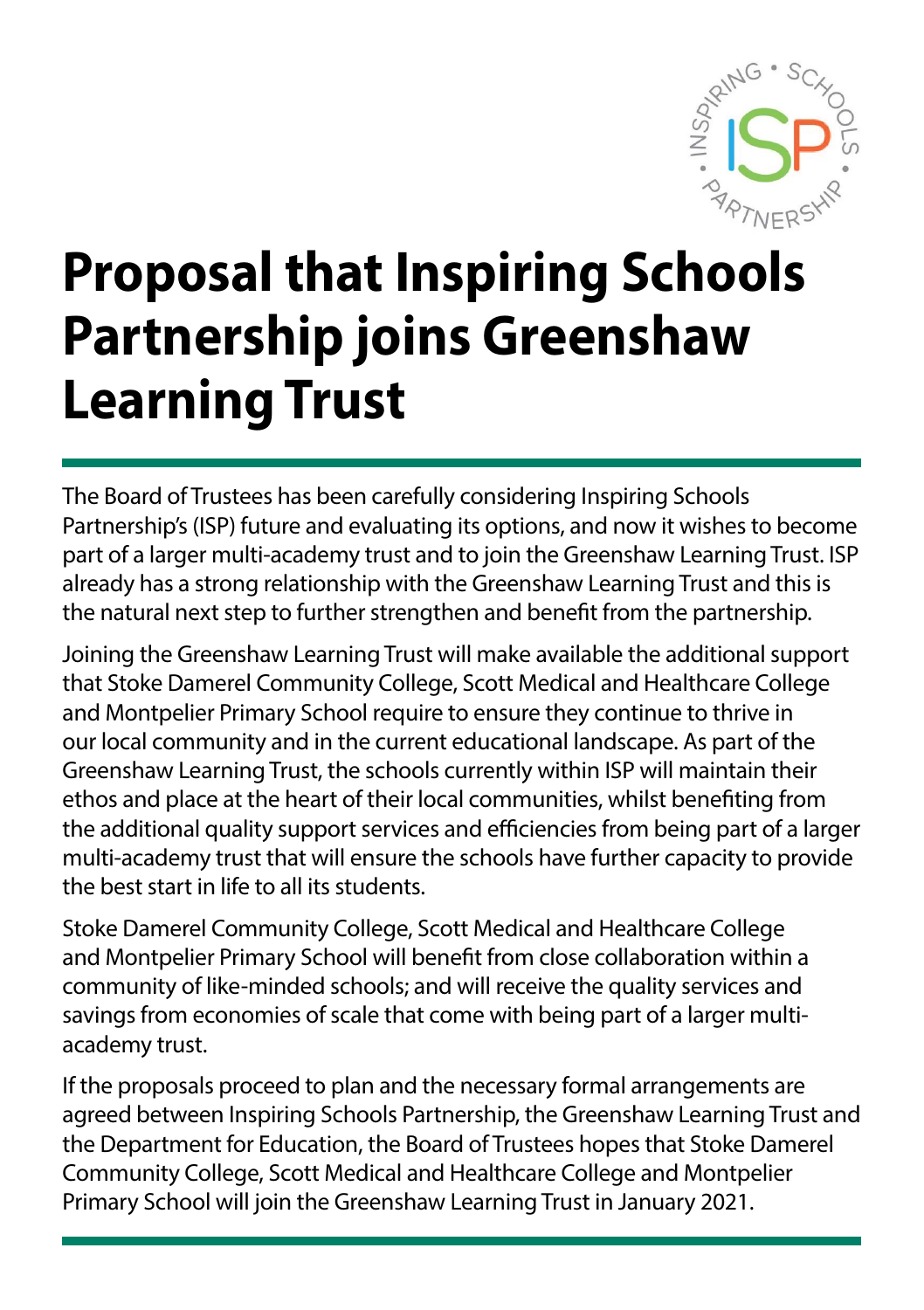# **About the Greenshaw Learning Trust**

The Greenshaw Learning Trust is an established and successful multiacademy trust with primary and secondary schools in South Gloucestershire, Gloucestershire, Bristol, Berkshire and South London.

The Trust shares ISP's values; it works in similar communities to those of Plymouth and understands its young people's strengths and needs. The Greenshaw Learning Trust provides an effective structure for schools to collaborate and share expertise and resources. It provides quality and cost-effective support services to its schools, and has a track record of school improvement.

The Trust is responsible for ten secondary schools: Greenshaw High School in Sutton, Yate Academy in South Gloucestershire, Henley Bank High School in Gloucester, Holmleigh Park High School in Gloucester, Gloucester Academy in Gloucester, Blaise High School in Bristol and Five Acres High School in the Forest of Dean, The Brakenhale School in Bracknell, Broadwater School in Surrey and Orchard Park High School in Croydon, as well as seven primary schools in Sutton, Bracknell and Yate, all of which have shown significant improvement since they joined the Trust.

**The Board of Trustees welcomes the views of stakeholders, including the schools' staff and parents on the proposal to join the Greenshaw Learning Trust.** 

Please read the information in this leaflet or see the school website and let us have your views before 14 October 2020.

To find out more, go to<www.inspiringschoolspartnership.co.uk>

## **Why do it?**

Schools are increasingly forming more structured groupings to work together and secure the support and services to provide further capacity. A multi-academy trust provides the most effective structure for schools to collaborate and share expertise and resources, and secure the services they need. As multi-academy trusts grow in size they are able to provide wider services, support and efficiencies.

ISP, along with a number of other schools in Plymouth, has informally worked with the Greenshaw Learning Trust for the last two years and this collaboration has helped deliver school improvements. The Greenshaw Learning Trust has the skills, experience and capacity to give Stoke Damerel Community College,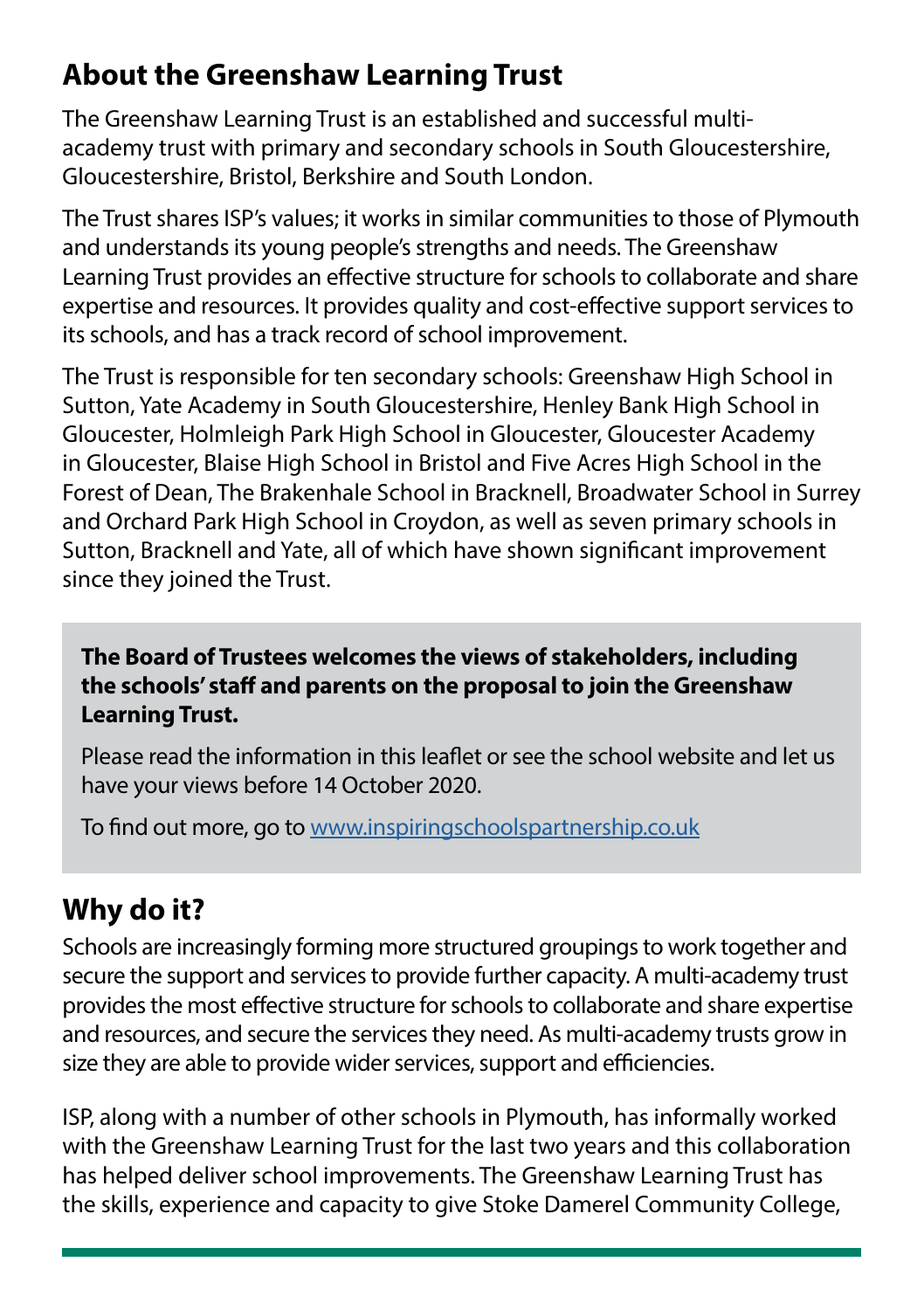Scott Medical and Healthcare College and Montpelier Primary School the support they require to ensure they can provide the very best education to all students and are the local schools of choice in which to work and learn.

As part of the Trust, Stoke Damerel Community College, Scott Medical and Healthcare College and Montpelier Primary School will benefit from stronger school-to-school collaboration as part of a community of schools that work closely together and support each other. The schools will be able to secure better value for money and free up resources to use for the schools' own priorities. Joining a larger family of schools that share a strong moral purpose and work closely together to support each other will protect the provision and ethos at Stoke Damerel Community College, Scott Medical and Healthcare College and Montpelier Primary School and improve opportunities for students and staff.

# **How would it affect Stoke Damerel Community College, Scott Medical and Healthcare College and Montpelier Primary School?**

As part of the Greenshaw Learning Trust, the schools' ethos and place at the heart of their local community will not change; the same students will come to the schools.

The schools will continue to provide a broad and balanced curriculum to give local students of all abilities the best education possible. The schools will continue to serve their local community, and collaborate with other local schools, for example to coordinate term dates, and with the local authority over provision for special educational needs and place planning.

The schools will receive the same level of per-pupil funding as they would as a smaller multi-academy, but will benefit from additional efficiencies and economies of scale available to the larger multi-academy trust. The land and buildings used by the school will continue to be available to them and will transfer to the Greenshaw Learning Trust on a long lease.

The Greenshaw Learning Trust will become the employer of the schools' staff all current staff will transfer to the Trust under TUPE (Transfer of Undertakings Protection of Employment) regulations. Teachers will remain in the Teachers' Pension Scheme and support staff will remain in the Local Government Pension Scheme as they are now; the employers' contributions will be maintained by the Greenshaw Learning Trust.